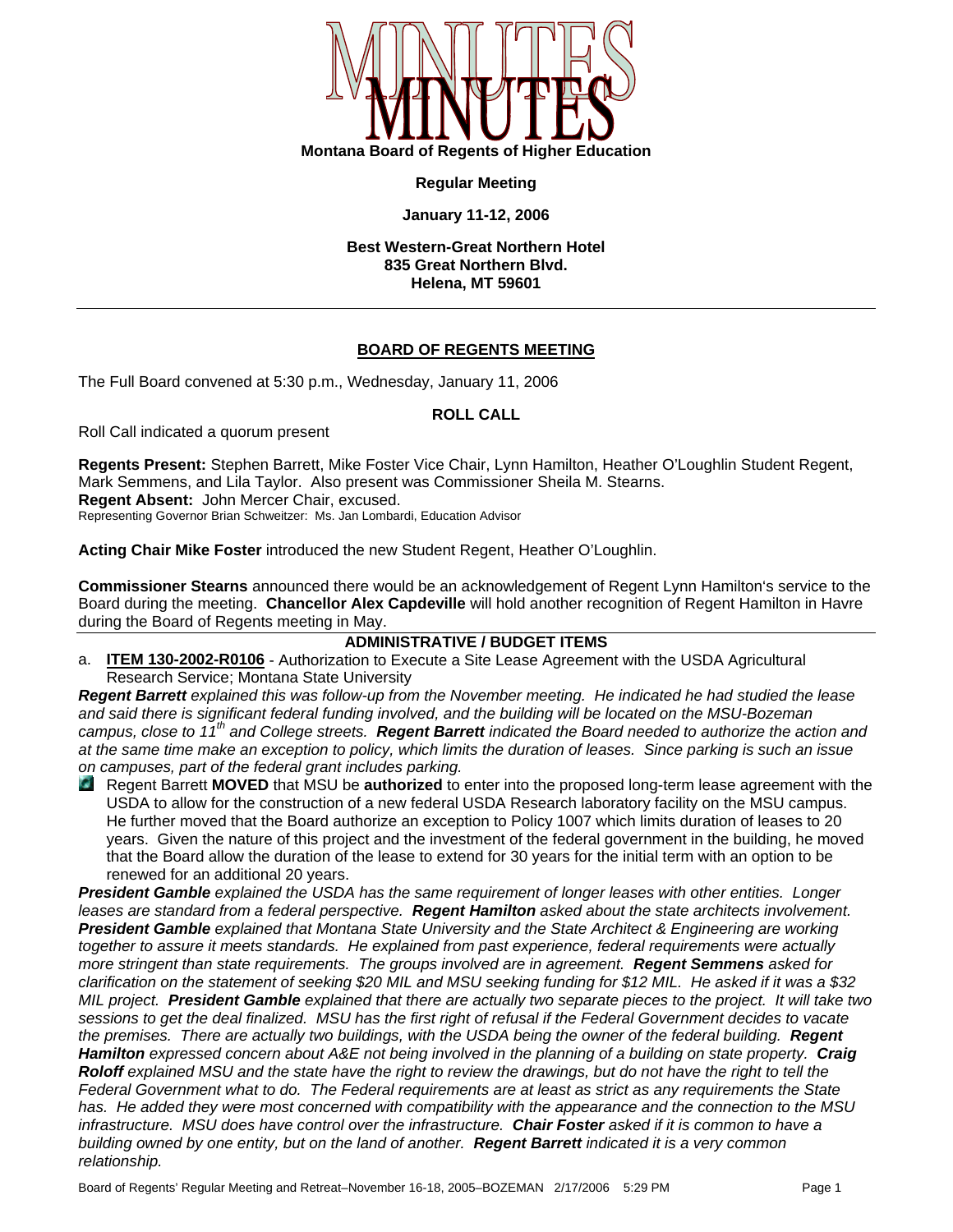Board of Regents' Regular Meeting and Retreat–November 16-18, 2005–BOZEMAN 2/17/2006 5:29 PM Page 2

# **Motion APPROVED unanimously** on 6-0 Vote.

- b. **ITEM 130-102-R0106** Approval of Agreement between Postsecondary Education Policy and Budget Subcommittee and the Board of Regents.
- **C** Regent Semmens **MOVED** Approval of Item b.

*Regent Semmens explained this document was the integration of many other documents. He praised the collaborative work with Alan Peura, Dave Gibson, and Jan Lombardi. Regent Foster applauded the efforts expended in creating this quality document. It was also noted that the next meeting for PEPB is February 23, 2006.* 

### **Motion APPROVED unanimously** on 6-0 Vote. **END ADMINISTRATIVE/BUDGET ITEMS**

# **CONSENT AGENDA**

# **Staff Items:**

- a. **ITEM 130-1000-R0106** Staff; The University of Montana-Missoula AMENDED
- b. **ITEM 130-1001-R0106** Authorization to Confer the Title of Professor Emeritus of Curriculum and Instruction upon Carolyn J. Lott; The University of Montana-Missoula
- c. **ITEM 130-1009-R0106** Authorization to Confer the Title of Professor Emeritus of Drama Upon Christine Milodragovich; The University of Montana-Missoula
- d. **ITEM 130-1500-R0106** Staff; Montana Tech of The University of Montana
- e. **ITEM 130-1500A-R0106** Staff; Montana Bureau of Mines & Geology; Montana Tech of The University of Montana
- f. **ITEM 130-1501-R0106** Authorization to Confer the Title of Professor Emeritus of General Engineering Upon John F. McGuire; Montana Tech of The University of Montana; Montana Tech of The University of Montana
- g. **ITEM 130-1600-R0106** Staff; The University of Montana-Western
- h. **ITEM 130-1900-R0106** Staff; The University of Montana-Helena College of Technology
- i. **ITEM 130-2000-R0106** Staff; MSU-Bozeman
- j. **ITEM 130-2001-R0106** Professor Emeritus of Music upon Glen Johnston; MSU-Bozeman
- k. **ITEM 130-2300-R0106** Staff; Ag Experiment Station
- l. **ITEM 130-2400-R0106** Staff; Cooperative Extension Service
- m. **ITEM 130-2700-R0106** Staff; MSU-Billings
- n. **ITEM 130-2800-R0106** Staff, MSU-Northern
- o. **ITEM 130-2850-R0106** Staff; MSU-Great Falls College of Technology

# **Labor Agreements/Other Items**

- a. **ITEM 130-101-R0106** Approval of Tentative Agreement with Helena Teachers Union, Helena College of Technology
- b. **ITEM 130-103-R0106** Approval of Tentative Agreement with Faculty Union; The University of Montana College of Technology
- c. **ITEM 130-104-R0106** Montana Rural Physicians Incentive Program; Office Commissioner of Higher **Education**

*Chair Foster reported that The University of Montana had added a couple items which needed no further clarification. See attached sheet. Under Labor Agreements Item a., Helena College of Technology Faculty Union had not yet ratified the contract, so no action was taken by the Board at this time.* 

Regent Barrett **MOVED approval** of the entire Consent Agenda, to include the amendments to the UM Staff Item, and removal of Item a. under Labor Agreements/Other.

## **Motion APPROVED unanimously** on 6-0 Vote.

# **END CONSENT AGENDA**

With no further business to come before the Board, the meeting adjourned at 5:50 p.m.

Sherry Rosette **Grades** Sherry Rosette **John A. Mercer** Board Secretary **Board Chair** 

**Mailed to the Board of Regents on <b>Approved by the Board of Regents on** 

(Date) (Date)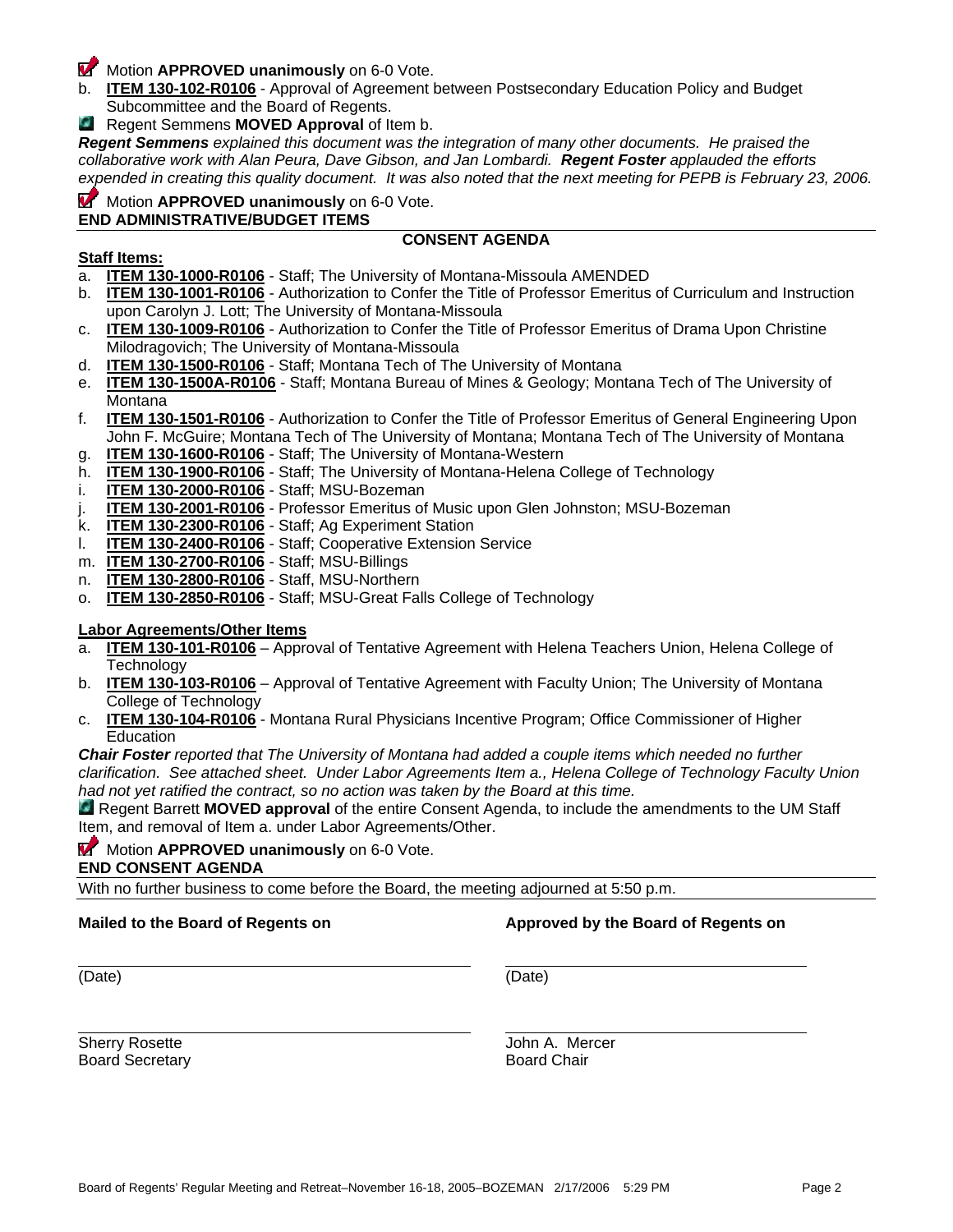## **The Regents' Planning Session commenced at 5:50 p.m.**

## a. Strategic Planning Update – D. Gibson

*Associate Commissioner Dave Gibson gave the Strategic Planning Update and explained they had reviewed all the documents produced by staff, combined many of them and incorporated many of the goals from each. Commissioner Stearns stressed the need of her office to have a sense of what the Regents want before the March, 2006 meeting. Regent Semmens commented it was good to know the current situation and where they are heading. He also noted the Strategic Plan now tracks closely to the PEPB Goals and is also in line with the Legislature's and Policymakers' requests. Regent Barrett voiced a desire for a short communication tool to let people know what the Montana University System is all about, and to articulate the Strategy to the Legislature. Regent Hamilton added that the Montana University System can't communicate to people of Montana until there is a written document. She is concerned people will use statistics and data in different ways, leading to misunderstanding of the findings, or create a perception that the System is confused or unprepared. Regent Semmens indicated he liked the way the Strategic Plan explains efforts to increase participation rates. Chair Foster requested a condensed one-page document to provide Legislators and the Public with the nutshell version. Mr. Gibson emphasized the importance of paying close attention to the measurements and encouraged recommendations for change since this document will be used to measure the System for the next five years. He noted the document, with the exception of the 3-5 year goals should be ready for approval at the March meeting. The Regents will be asked to approve the Strategic Initiatives portion at the May 2006 meeting.* 

### d. Allocation Model Update

*Robert Duringer provided an update on the work on the Allocation Model, and explained Dennis Jones' use of the peer analysis. The group has met twice and will meet twice more to prepare for the March meeting. Mr. Duringer stated the deliverables will be:* 

- *an agreed upon list for the campuses*
- *Corridor*
- *Policy on revenue mix*
- *Fee waiver analysis*
- *2 year initiatives*

*He also noted it was important for the "peers" to more closely match the Montana University System in the technical area and to be institutions that operate as Montana does. Regent Semmens said consideration should be given*  for some variability in the corridor numbers to cover more costs if there is an increase in students. He also asked if *the group was incorporating differential tuition. Mr. Duringer answered yes, that all these concerns were being considered and discussed in their meetings. He added that the committee was looking at differential tuition and different ways of funding the two-year institutions and that they also need to phase in costs.* 

b. 2009 Planning: Current Services Budget

Board of Regents' Regular Meeting and Retreat–November 16-18, 2005–BOZEMAN 2/17/2006 5:29 PM Page 3 *Pam Joehler explained the FY09 Budget scenarios and the importance of developing common methodology for developing the budget. The document can be found at www.montana.edu/ocheftp/FY09%Budgetpdf. The document comes from the current expenditure levels, applying inflation adjustments and projected forward to the FY08-09 biennium. The enrollment projections were broken down between resident and nonresident students, showing an increase in resident and non-resident students and in WUE. She explained various funding scenarios and showed the present law adjustments the Budget Office typically approves. The "Present Law" funding scenario assumes the Budget Office would approve 80% state funding (and 20% tuition), with annualization of the prior year pay plan, state fixed costs, and enrollment growth adjustments, and 38% state funding for the Executive Pay Plan. All Present Law Adjustments not approved by the Budget Office, such as general inflation, is assumed to be funded from tuition. As a result of these assumptions, the estimated annual tuition rate increase in projected at 9.3% per year. Regent Foster asked if Ms. Joehler used the percentage from what the sate typically funds instead of assuming the state would increase funding. Ms. Joehler replied the figures were based on what the state typically funds. Regent Foster asked if the result is that the state supplies a lower percentage each year. Ms. Joehler replied yes. Regent Semmens said he was surprised to see 7% increases. When looking historically over the past years, expenditure increases were typically 4% each year. Mick Robinson noted he needed to refer to the*  first page of the document, and recognize this is a work in progress. He added that when talking about tuition, *they're also talking about state funding versus tuition funding and that there is a lot of additional work to be done yet. Insurance rates are not determined at this time, but they used the average of past years percentage increases. This project will be updated in the spring, when they'll look more closely at enrollment projections. Affordability is a significant issue. Mr. Robinson stated they need to look at having expenditure increases that will work for the Governor's Budget Office when looking at funding scenarios. Discussion followed regarding the 80/20 funding ratio for the pay plan. Mick Robinson told the group that expenditure increases are based upon state support. Tuition*  fills in the gap for what is not covered by state funding. He added that they would appreciate direction from the *Board of Regents as they prepare for the March meeting. Chair Foster said it would be helpful if they could see the dollar amount of impact on the first page too. If a percentage is in the millions of dollars, then that makes quite a significant impact. He asked if they were talking about large or relatively small amounts. Mr. Robinson responded they were talking about a significant dollar impact. There is a separate work group addressing the utility*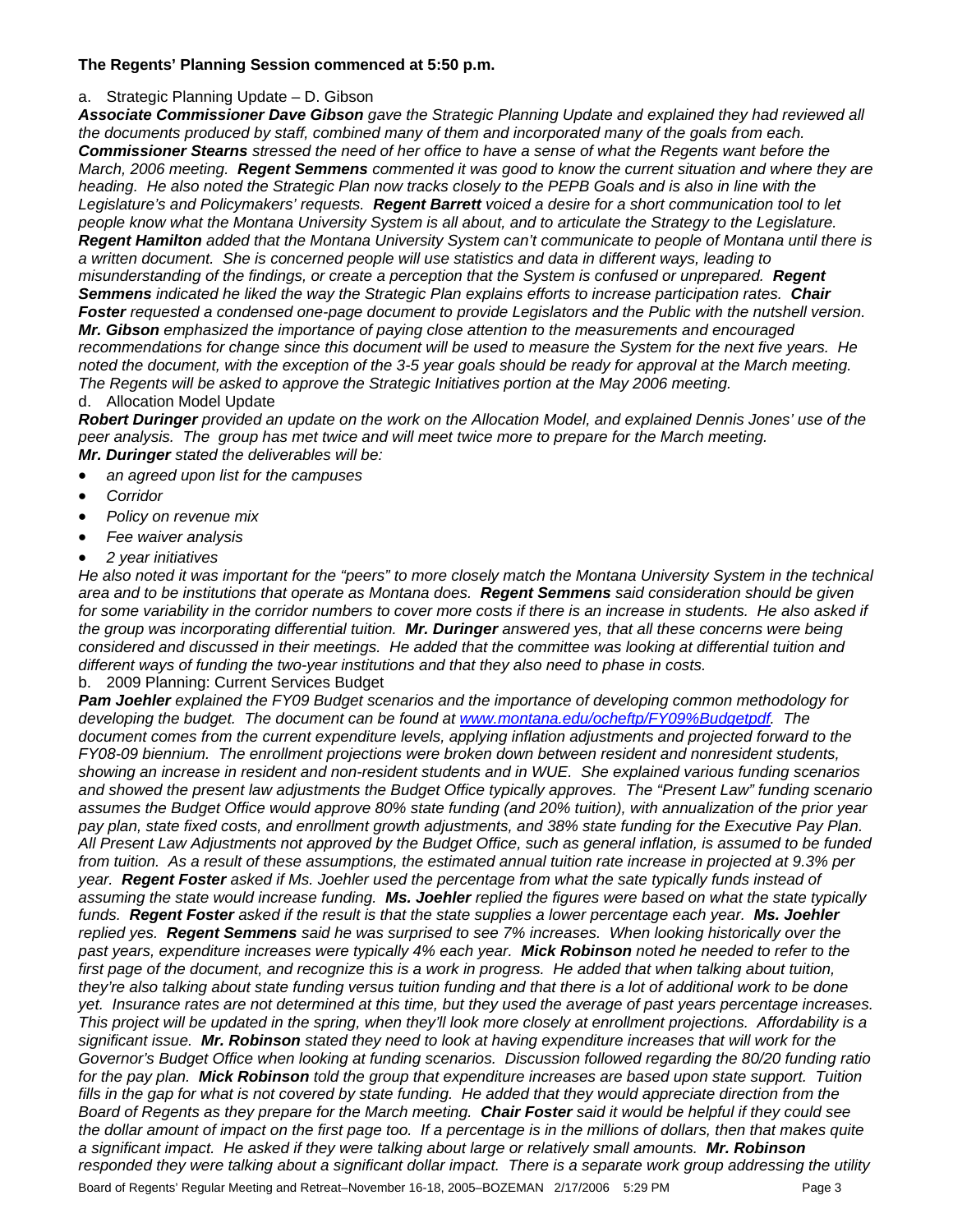*issue, which will be reporting back with their best estimate of what the utility rate will be 2-3 years down the road. Regent Semmens requested getting closer to 5% and stressed the importance of working closely with the Executive Budget Office to bring more credibility to the affordability issue. Chair Foster agreed with Regent Semmens on the 5% figure. Regent Hamilton asked if the utility surcharge that was passed by the Board was reflected in this budget, or if this was an additional 20% above that utility fee. Bill Muse responded the utility surcharges were considered to be one-time in this biennium, so they are not included in this budget. President Gamble asked on behalf of the students if the budget process was as efficient as it could be. Regent Semmens explained that this is a very intensive process in which the Committee is trying to examine the various issues. Commissioner Stearns asked the Board for their sense of the early assumptions given, such as the policy statement on tuition, quality, affordability, flexibility, predictability, competitiveness, and the proliferation of mandatory fees. She would like to see an increasing emphasis on affordability and higher education cost adjustment. The Commissioner explained that tuition is always a function of partnership and that the group would be discussing initiatives the next day. She takes very seriously expenditure control, partnerships between students and the State and what is best for the State's future. Regent Barrett asked what good it was with guidance to stay at a 5% increase. He believes the Board needs to find a programmatic solution or give better direction on duplications of things that are working well. He stated the Board needs to be better managers.* 

## **Tuition and funding scenarios**

*Ms. Joehler explained the remaining 2 pages of her document. She said these were funding scenarios using the present law-funding base as on the 1st sheet. The first scenario used the expenditure base in the FY09 biennium (estimated). The next assumed the FY07 tuition rate was reduced 10% and is held constant for FY08-09 and that non-resident tuition will still increase the same amount as in the 1st funding scenario. These show impact on the general fund. Regent Semmens said the information in the document gives the Board some comfort with tuition increases and recommended staying with a 4-5% increase in tuition rather than going higher.* **Regent Foster** *reiterated that some programs may have outgrown their purpose. He suggested this would be a good time to review this aspect. Regent Semmens asked Commissioner Stearns if the Commissioner's Office is comfortable with the tuition increase levels. Commissioner Stearns replied that she was uncomfortable with an average tuition increase of over \$250 or so per year. It hinges on the partnership with the State and the initiatives the Board has discussed, and whether the State agrees to fund 100% of the initiatives if they are endorsed by the Administration. She added that campuses have program reviews, but the fact is that many programs not paying their own way are*  the very ones the community wants to keep, such as the nursing programs. She would personally like to have a tuition increase of 5% or less, but that would depend on the State paying more. The State used to pay 80%, rather *than their current 40%. Student Regent O'Loughlin asked where the number for Fee Waiver Reductions on page 2 was obtained. Pam Joehler replied the fee waiver reduction comes from a reduction in the tuition rate. Therefore, the fee waiver cost is reduced. In scenario 4, the fee waiver is high because of a high tuition increase. Regent Semmens said as tuition increases are reduced, there is a reduced expenditure level. Regent Hamilton* recommended caution when discussing numbers. Tuition cost is only a part of the check parents make out. The *fees on many campuses are nearly as high as the tuition. Regent Semmens clarified that he is not pleased with a 5% increase, and he would like to engage in dialogue on affordability. Under reasonable assumptions, we need to concurrently consider affordability and to preserve quality while being sensitive to expenditure levels. Jan Lombardi told the group that tuition and affordability are concerns. She appreciated the committee looking at the different scenarios. She noted that at the Board of Education meeting the following day, Dave Ewer would begin the discussion of where the State is, what they are looking at, and where education can fit into their plans.* 

### **The meeting recessed at 7:30 p.m.**

### **THURSDAY, January 12, 2006**

The Board reconvened the Planning Retreat at 2:00 p.m.

**Chair Foster** recognized Regent Lynn Hamilton and expressed great appreciation for her involvement and dedication over the past seven years as a Regent. Regent Hamilton is highly respected and he praised the high quality of her work and input. Similar appreciation for Regent Hamilton was expressed by **Commissioner Stearns**, the other regents, Presidents Gamble and Dennison, Chancellor Capdeville and Carol Donaldson.

*David Ewer, the Governor's Budget Office Director, explained the situation of the state budget. Some departments have growth they can't control, such as Corrections. Mr. Ewer said that to build a budget, it is necessary to take a*  base, build present law adjustment into it, and then consider new proposals. Regarding the Schweitzer budget, Mr. *Ewer thinks they have enough money now to meet present law adjustments, that they can meet the Department of Corrections budget and DPHHS, with a pay plan that will sell to the unions. He is alerting department heads, however (not including the pay plan) that they are looking at only 1% over present law adjustments for the budget. He wanted to give a sense of reality from their perspective. With part of that 1%, he suggested that they will need*  to get new buildings on line. He told the group he doesn't have a bond program in mind yet. A major infrastructure *the Governor's Office will attempt to put forward will be for a more secure computer system. Mr. Ewer said there need to be priorities for getting the greatest return on investment for higher education and he hopes the group will* take the transferability issue very seriously. The easy part is to have the money for the data system. The hard part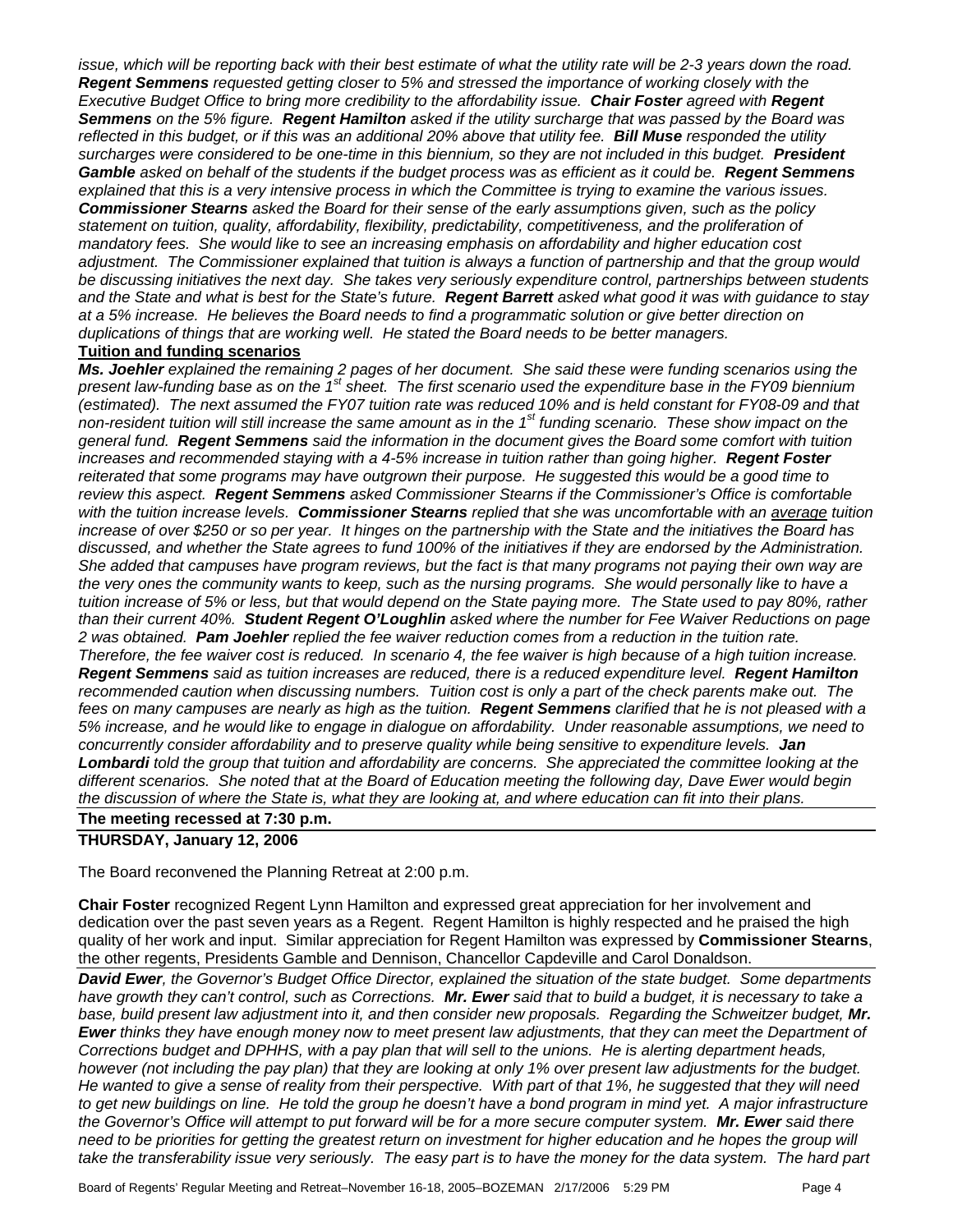*is the other issues. Mr. Ewer explained the Budget Office doesn't have the Governor's comments on the priorities regarding the 2-year schools yet. Unless there is a new big revenue source, and a new growth in the economy,*  and taking into account a big income tax change which will take a lot of money out of state government, then the *budget will be tight. Chair Foster thanked Mr. Ewer for his input and guidance. Discussion followed.* 

*Regent Semmens told the group it would be more effective to work closely with the Executive Office for what is realistic and achievable. He suggested meeting with the Budget Office soon concerning new proposals and initiatives that the Board would like to work on with them. Mr. Ewer replied that he would be very interested in hearing ideas with a lot of leverage. He realized there are a lot of campus needs and infrastructure needs and* would like to have some conversations with the higher education group to discuss putting more money into some of *the buildings and deferred maintenance. Those things may not have a lot of visibility, but in the long run, may help to save the state a lot of money. Mick Robinson asked for clarification in present law calculation or determination and requested that Mr. Ewer to take a close look at that particular issue, as it affects tuition, how it is looked at by the Budget Office and how the University System may look at present law. Mr. Robinson also asked Mr. Ewer to look at University System pay plan. Mr. Ewer also addressed vacancy savings and how the legislature may also address this as well. Regent Semmens asked the Budget Office to think about the issue of the pay plan, and the State/Student ratio. Chancellor Alex Capdeville commented on the growth in the prisons and suggested that putting more money into 2-year education could help with the growth issue. If the campuses could train people and give them a skill, he believes that will make a big difference. He said the University System would like to be a part of the solution, but realizes they need to do it together. Mr. Ewer agreed with the importance of working together,*  and fully recognized that Montanan's don't like new taxes, and therefore, we need to take what we have and do the *best we can. He stated that his philosophy is to try to do things on the front end. Chair Foster encouraged Mr. Ewer to attend meetings and extended appreciation for his comments and input.*

c. 2009 Planning: System and Campus Initiatives – Overview – Stearns / Robinson

*Regent Semmens cautioned the group on the danger of getting too excited about putting money into new and exciting ideas and initiatives, but forgetting to keep some of the more mundane things going and to keep in mind that some think it is most important to keep funding current level services. He is in favor of the System Initiatives only if the MUS and the Governor's Budget Office agree. Regent Semmens wants the University System and the Budget Office to be able to be in agreement before next fall with clear, cohesive collective initiatives. He agreed with pulling together some of the common initiatives and would like to find room for some amount of campus initiatives. Once that decision is made, he would refer to the campus CEO's on how to make best use of those initiatives to make the best use of the resources. Regent Semmens hoped the Board could have some campus initiatives, in addition to the system initiatives in March. Chair Foster asked Regent Semmens what the University System responsibility is of looking at present programs on the campuses to determine if programs should stay and to determine if there are some that should have some changes. Regent Semmens answered that is part of the process and believed unless they have buy-in and support from the Governor, the chances of succeeding would be very small.* 

## **System Initiatives**

*Commissioner Stearns explained the six initiatives developed within the Commissioner's Office. (see document)* 

- *1. Transferability and integrated student data system*
- *2. Indian education for all*
- *3. Affordability*
- *4. Distance learning*
- *5. Community colleges and workforce development*
- *6. Eliminate healthcare worker shortage*

*Commissioner Stearns said she would like the University System to develop a "system" approach to make transferability more operational than it has been, and added that the Governor is interested in 2-year programs and Indian Education For All. Commissioner Stearns explained the six initiatives, the importance of working closely with the Governor's Budget Office and the importance of being very systematic. She agreed the priorities should be supported by the Governor's Budget Office. The Commissioner said her top priority is transferability and the student data system. Regarding affordability, the University System should work with the Governor to discuss whether he would like to expand the Governor's Postsecondary Scholarship Program, or further develop MPACT, which is in the pilot stage at the UM campus. Distance learning, explained Commissioner Stearns, is based on Shared Leadership work and people throughout the state are pleased with the work in this area. Tom Gibson is leading this effort. The Commissioner said Community Colleges and Workforce Development – both in Shared Leadership, the Governor's Office, and the Leadership Montana Group – should make community colleges and two-year education a higher priority. Commissioner Stearns said regarding the initiative to Eliminate Healthcare Worker Shortage, that Dave Gibson has been working with people throughout the state in a collaborative manner. She added that all campuses should fit into and benefit from these initiatives. Regent Barrett expressed*  disappointment in the campus Initiatives because there is no evidence in discipline or thought in presenting them; *no hierarchical listing of what is more important. He said when a person gets 144 pages of Initiatives without much suggestion on what is most important to the campus, it requires the Board to micro-manage those priorities. He*  asked how they will maintain credibility in the Legislature if they have such a long list. Further, they need to tie the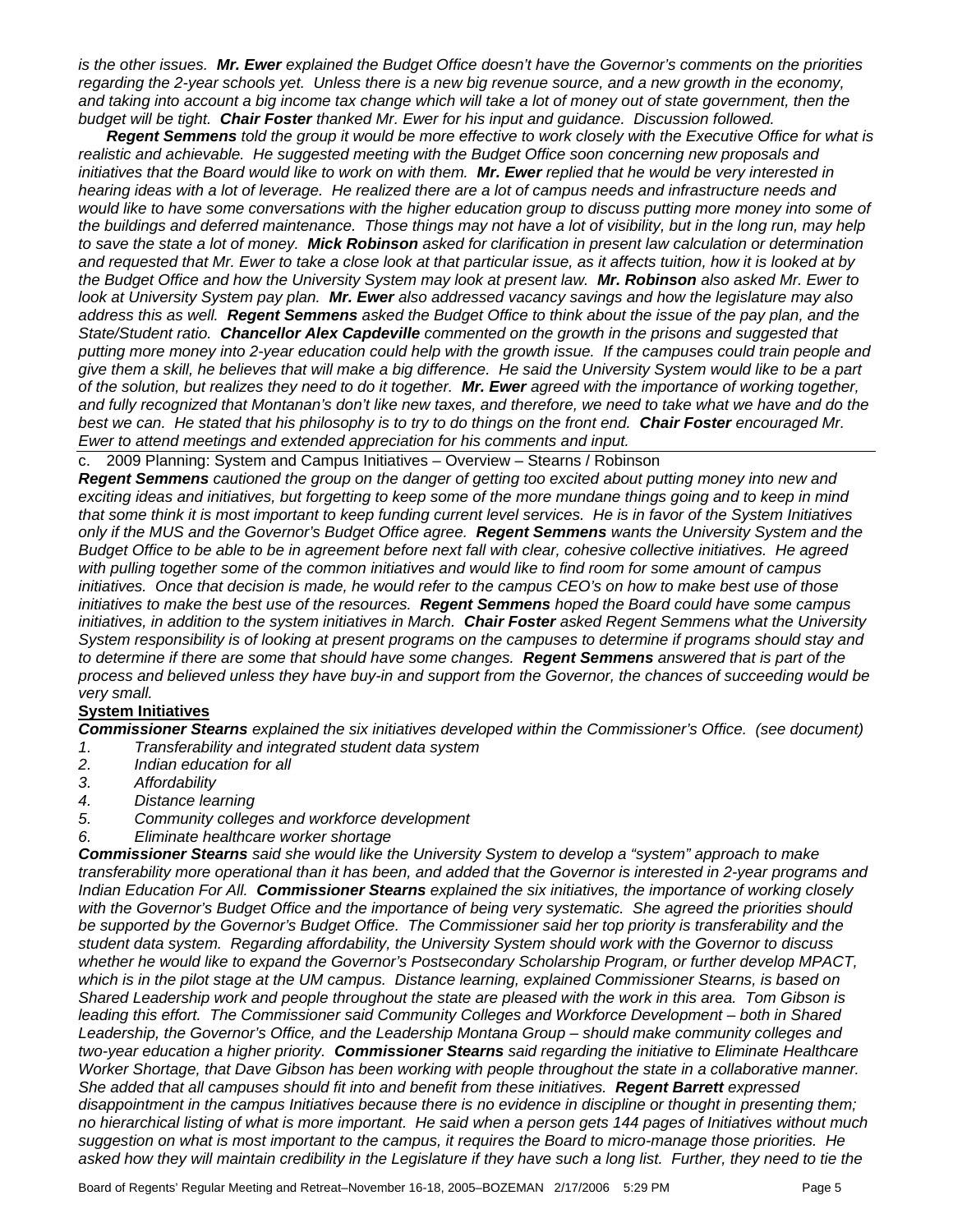initiatives with what is real. He noted that there was no indication of what other things would be discontinued if *these Initiatives were adopted. Regent Barrett said they should have been better managers. He appreciated what the Commissioner's Office did in trying to incorporate some of them together and stressed the importance of working closely with the Governor's Office. President Dennison asked if the list of System Priorities would all be funded with general funds. He also asked if there would be no tuition increases, as he would like to see that. President Dennison said they did look at priorities, the cost of current services and the pay plan. They limited the proposals to a 2% increase in tuition. The reasons they did not include the affordability issue or transferability issue was because they would be handled by the system initiatives. He said they also did not address the healthcare issues because they felt the Commissioner's Office would address that. President Dennison wanted the group to know they did indeed look closely at priorities and further explained that their highest priority was faculty at the Missoula College of Technology. He emphasized this was not just an exercise in a wish list, but rather a list of needs within the State. If the pay plan has to be covered by tuition, then it appears there will not be anything left over after taking into account the present law adjustments. Chair Foster did not want to rate the priorities and questioned how the University System could address distance learning as a system, while keeping in mind the competitiveness of distance learning. Evan Barrett, the Governor's Economic Development Officer stressed the importance of the workforce issues, which are a critical issue throughout the state. He said the Executive Branch was working on the healthcare workforce shortage issue. Mr. Barrett's office has submitted a grant for workforce shortage. He said the University System will be integral in implementing these programs. Chair Foster commented on the workforce shortage in healthcare and construction. Mr. Barrett replied he would like to put*  together a SWAT team of members of the Governor's Office and university people to work on these issues, with the *university system being a big player. Regent Hamilton said it would be important to include the K-12 group and local healthcare to work on the initiatives.* 

## **Campus Initiatives**

*President Dennison explained that the UM campuses looked at three areas of concern: access, economic improvement, and efficiency. They all agreed affordability was a big issue, with system initiatives to use the Governor's Postsecondary Scholarship Program as well as a pilot program The University of Montana is using. President Dennison wants to keep the retention rate up. He explained that he excluded proposals that came from individual agencies, as they are funded differently. He added that the largest funds go to workforce shortages and healthcare issues. He stated there are also some special projects from Tech, such as the Science Academy, which would have to be funded by the state. He said there is also a special initiative at Western to explore biomass. Further, they would need \$5 MIL of general fund and \$2 MIL from tuition. President Gamble expressed concern regarding Regent Semmens' difficulty in focusing too much on initiatives. By listening to conversations in the meeting last night and this morning, if the University System were to move from 7½% to 5%, that would be a \$10 MIL decrease. President Gamble said it was important to make sure there was adequate funding for what they currently have and to not have a long list of new initiatives. He said they had a \$6.2 MIL target, then went through and prioritized and divided among their campuses, with much emphasis on the healthcare initiative. The MSU themes were:* 

- *participation of students, including Native American students*
- *address difficulties in retaining staff on faculty and staff on 2 year campuses*
- *maintaining programs they know are working well*
- *internship programs*
- *core curriculum.*

*President Gamble said he realized it was a long list and that he understood that if they don't get funding, there*  would be some of those initiatives they would not be able to do and the list would be distilled down as they find out *about funding. Chair Foster asked about the retention of students, which was discussed by both sets of campus initiatives. He expressed concern about students attending for a short while, then totally leaving the system and requested the campus CEO's to think about how to address those students. Regent Hamilton added that if they could access the College Summit Program, it would serve as a model for the future to better prepare the students*  for the future. She explained the College Summit trains counselors in the high schools to help advise students and *families to make better decisions for their futures. President Dennison agreed with Chair Foster's and Regent Hamilton's observations. He said the purpose for the MPACT program was for students to make a choice between 4-year or 2-year programs. After they do 2 years, then they would still have the option of completing a 4-year program. President Gamble said they spent a lot of time on this issue and want the students to complete their education. They addressed methods of retention in their Strategic Plan. Chair Foster requested the OCHE staff work with the campus goals to bring the themes together to have a more collaborative effort. Dave Gibson said they will not have the ability to pull together a statewide healthcare initiative with comprehensible proposals in collaboration with the Governor's Office to have ready by the March Board of Regents meeting. He asked for guidance from the board and if they could push the timeline back to the May meeting for the healthcare proposals. Mick Robinson responded that timeline would not work for the Budget Office, but if the Budget Office knew it was in the works, then perhaps it could be accommodated. Mark Bruno said there have been times in the past when the Budget Office has used placeholders for projects like that and he thinks they could accommodate the request.*